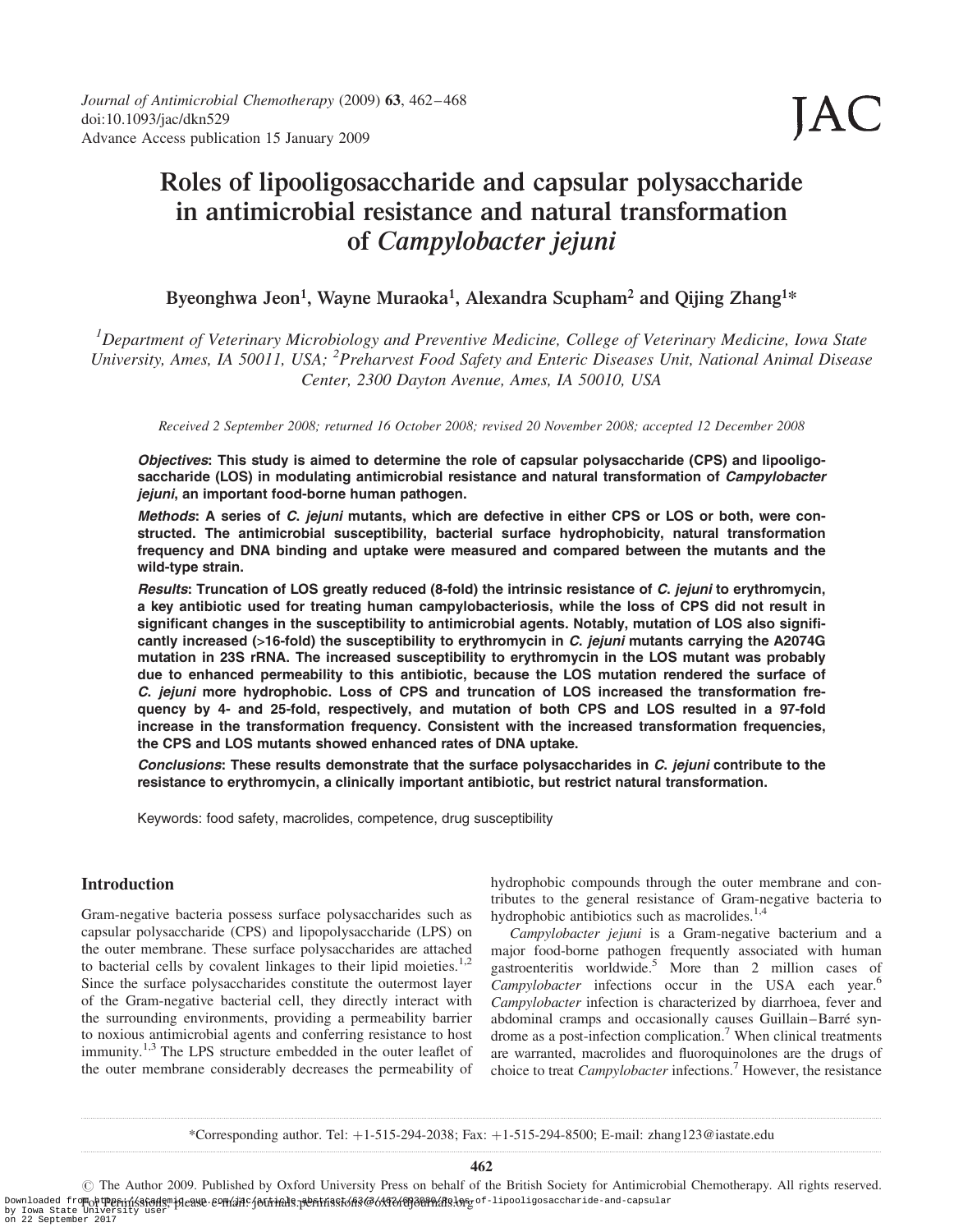## Antibiotic resistance and transformation in Campylobacter

| Primers   | Sequence $(5'$ to $3')$                     |  |  |  |
|-----------|---------------------------------------------|--|--|--|
| $kpsS_F$  | GCT CAA GTT GAA GAT GAT GCT TCG ATG AT      |  |  |  |
| $kpsS$ R  | CAT ACC AAA ACA GGA TTG GGT TTA TAA GCA TGA |  |  |  |
| Kan F     | CTTATCAATATATCCATGGAATGGGCAAAGCAT           |  |  |  |
| Kan R     | GATAGA ACCATGGATA ATGCTA AGACA ATCACTA A A  |  |  |  |
| waaF F    | CCA AAC CGA CCA GCA AAA ATG CCT TTG T       |  |  |  |
| waaF R    | GAT GAA GAC ACG CCT TTA GAA CTT ATA AGC TT  |  |  |  |
| TetOF     | TTA TTT TTG CAT AAA CAG ATG ATT AGT G       |  |  |  |
| TetOR     | GCA AGC TGT TAA GCT AAC TTG T               |  |  |  |
| waaF comF | CCC AAA TTT CTA CTT GCA AAA GTG CCC AAA     |  |  |  |
| waaF comR | GGT ATT TCA ACG AGC GGA AAA AGC CCT AAT     |  |  |  |

|  | Table 1. PCR primers used in this study |  |  |  |
|--|-----------------------------------------|--|--|--|
|--|-----------------------------------------|--|--|--|

of Campylobacter to both classes of antibiotics has been on the rise and is considered a threat to public health.<sup>8</sup> Several general mechanisms involved in bacterial resistance to antibiotics have been described, including antibiotic inactivation, target modification, active efflux and reduced cell permeability.<sup>9</sup> The first three general mechanisms have been well studied in Campylobacter,<sup>10</sup> but the influence of cell surface structures on the susceptibility to clinically important antibiotics by altering cell permeability is still poorly understood in this bacterium.

One of the unique features of *C. jejuni* is its ability to take up DNA by natural transformation.<sup>11</sup> Our recent work showed that natural transformation plays an important role in horizontal transfer of antibiotic resistance determinants in *Campylobacter*.<sup>12</sup> As a first step during the process of natural transformation in Gram-negative bacteria including C. jejuni, free DNA in the environment must interact with the surface polysaccharide layer prior to contacting the competence proteins in the cell membrane. Thus, it is conceivable that alteration of the surface polysaccharide structures would affect the efficiency of natural transformation.

C. jejuni possesses both CPS and lipooligosaccharide (LOS).<sup>13</sup> The LOS differs from LPS in that LOS does not possess an O-antigen polysaccharide chain. $13$  These surface polysaccharide structures are highly variable among different Campylobacter strains<sup>14,15</sup> and are related to the virulence of this bacterium.<sup>16,17</sup> Molecular mimicry between C. jejuni LOS and human gangliosides is also implicated in Guillain–Barré syndrome, a paralytic neuropathy.13 Despite the advances in understanding the structures and functions of CPS and LOS, their roles in the natural transformation and antibiotic resistance in Campylobacter remain to be determined. In a previous study, Kanipes et al.<sup>16</sup> demonstrated that C. jejuni LOS is associated with resistance to fusidic acid, novobiocin and SDS, but its contribution to clinically important antibiotics, such as fluoroquinolones and macrolides, was not determined in that work. In this study, we demonstrated that LOS, but not CPS, plays an important role in Campylobacter resistance to erythromycin and that surface polysaccharides restrict the natural transformation frequency of C. jejuni NCTC 11168.

## Materials and methods

## Bacterial strains and culturing conditions

C. jejuni NCTC 11168 and its derivatives were used in this study. C. jejuni strains JL271, JL272 and JL273 are highly resistant to erythromycin (MIC  $>512$  mg/L), carry the A2074G mutation in 23S rRNA and were derived from chickens fed with tylosin in a previous study.18 JB304 is a derivative of strain 11168, which was constructed in this study by transformation with the genomic DNA of strain JL271 and is highly resistant to erythromycin. The strains were grown in Mueller–Hinton (MH) medium under microaerobic (5% O<sub>2</sub>/10% CO<sub>2</sub>/85% N<sub>2</sub>) conditions at 42°C. When needed, the culture medium was supplemented with kanamycin (50 mg/L), tetracycline (5 mg/L) or chloramphenicol (10 mg/L).

#### Construction of CPS and LOS mutants

To construct a CPS mutant, a 1693 bp region harbouring kpsS was PCR-amplified with kpsS\_F and kpsS\_R primers (Table 1) and cloned into pGEM-T (Promega, Madison, WI, USA) to yield pGEM-T::kpsS. The pGEM-T::kpsS plasmid was digested with SwaI and ligated with the *aphA3* gene, which was amplified from pMW10<sup>19</sup> with Kan\_F and Kan\_R (Table 1). The suicide vector was introduced to *C. jejuni* 11168 by electroporation, and the resulting mutants were selected on MH agar plates containing kanamycin (50 mg/L). The mutation in kpsS was confirmed by PCR (data not shown) and the mutant was named JB301. For constructing an LOS mutant, a 2206 bp region containing waaF was amplified with Ex TaqTM (TaKaRa Bio Inc., Japan) using primers waaF\_F and waaF\_R (Table 1) and cloned into pGEM-T to yield pGEM-T::waaF. Digestion of pGEM-T::waaF with BglII removed a 649 bp internal fragment of  $waaF$ , and the construct was blunt-ended by treatment with Klenow fragment (TaKaRa Bio Inc.). The tetracycline resistance cassette (tetO) was amplified with Vent<sup>®</sup><sub>R</sub> DNA polymerase (New England Biolab, Ipswich, MA, USA) from pTet in C. jejuni 81-176,<sup>20</sup> using TetOF and TetOR primers (Table 1). The tetO gene was inserted into the waaF on pGEM-T::waaF, and the construct was electroporated into C. jejuni 11168. The resulting transformants were selected by growth on MH agar plates containing tetracycline  $(5 \text{ mg/L})$ . The *waaF* mutant was confirmed by PCR (data not shown) and was named JB302. The double mutant JB303, which carries mutations in both kpsS and waaF, was constructed by transforming JB301 with the genomic DNA of JB302. The double mutant was selected by growth on MH agar plates containing both tetracycline (5 mg/L) and kanamycin (50 mg/L).

waaF and kpsS mutants were also constructed with macrolide-resistant C. jejuni strains (JB304, JL271, JL272 and JL273). The  $kpsS$  and  $waaF$  mutants of these strains were constructed by transforming these strains using the genomic DNA of JB301 (kpsS::aphA3) and JB302 (waaF::tetO), respectively, and the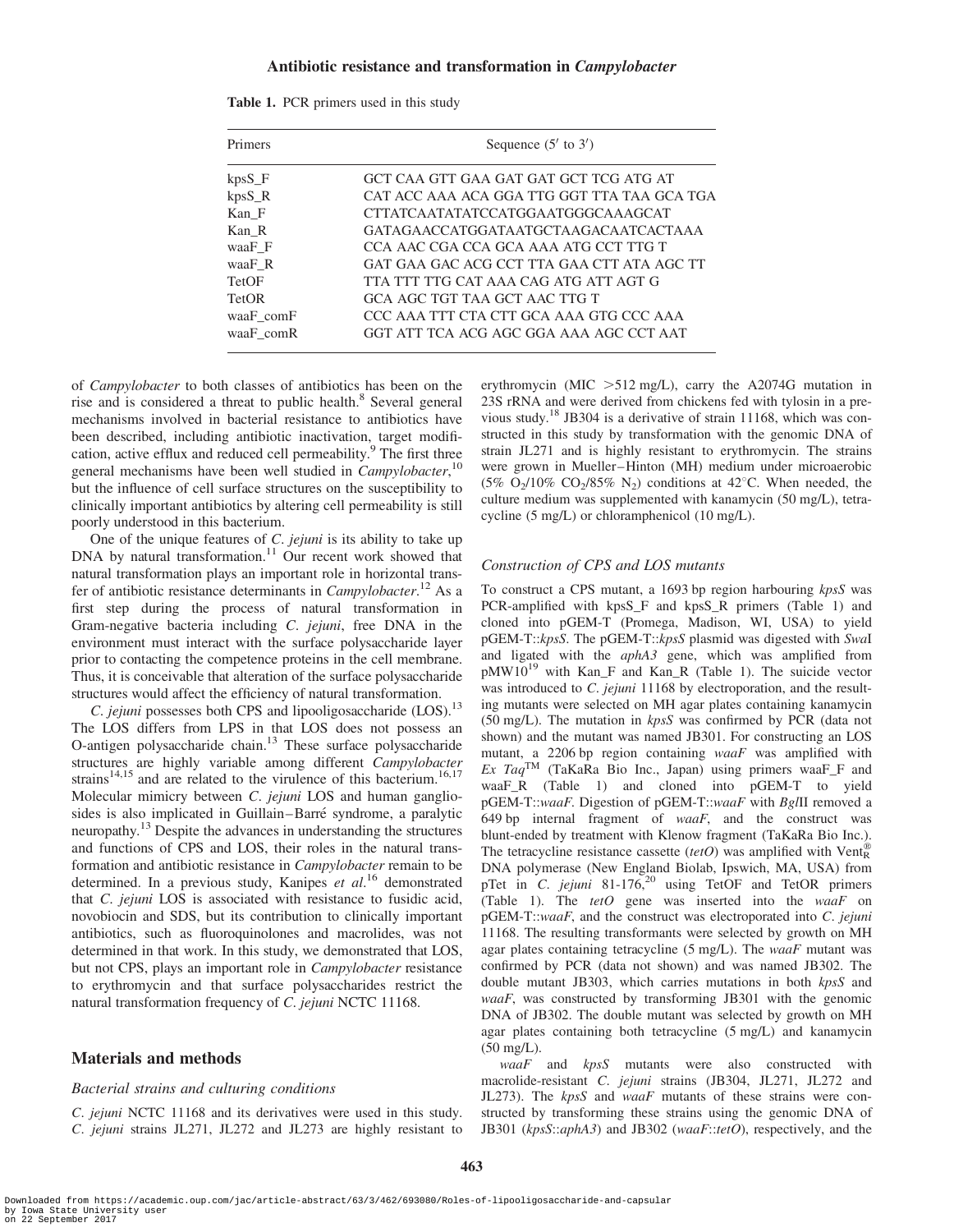transformants were selected by growth on MH agar plates containing kanamycin (50 mg/L) or tetracycline (5 mg/L). The insertional mutations in kpsS and waaF of these erythromycin-resistant strains were confirmed by PCR (data not shown).

#### Detection of LOS and CPS by Alcian Blue staining

CPS and LOS preparation and Alcian Blue staining were performed according to the previously reported method.<sup>21</sup> Briefly, a loopful of 1-day-old C. jejuni culture grown on MH agar plates was resuspended in lysis buffer containing 62.5 mM Tris–HCl, pH 6.8, 2% SDS, 10% glycerol and 0.05% Bromophenol Blue. Samples were boiled for 10 min and centrifuged at 13000 rpm for 5 min. Aliquots of the supernatant were taken and mixed with proteinase K (Sigma, St Louis, MO, USA) to a final concentration of 1 mg/mL. The samples were incubated at 50°C for 1 h and then fractionated by SDS–PAGE. LOS and CPS were visualized with Alcian Blue staining (0.1% Alcian Blue dissolved in 40% ethanol/5% acetic acid).

#### Complementation of the waaF mutant in trans

Construction of the complementing plasmid for the  $waaF$  mutant was based on a previously published study.<sup>16</sup> A 1450 bp region containing  $waaF$  and its upstream intergenic region was amplified with Vent<sup>®</sup> DNA polymerase, using waaF\_comF and waaF\_comR primers (Table 1). The PCR product was cloned into the SmaI site of pRY112. The constructed plasmid was introduced into the waaF mutant of C. jejuni strains 11168 (JB302), JL271 and JL273 by conjugation, as described previously.<sup>22</sup> The waaF-complemented strain JB302 was named JB302C.

#### Susceptibility tests

The MICs of various antibiotics, SDS and choleate were determined with a microtitre broth dilution method as described previously.<sup>23</sup> Antimicrobial agents were purchased from Sigma (erythromycin, cefotaxime, gentamicin, rifampicin, polymyxin B, streptomycin, SDS and choleate) and MP Biomedicals, Irvine, CA, USA (ciprofloxacin).

#### Hydrophobicity assay

Hydrophobicity of C. jejuni strains was measured by a salting-out method as described by Misawa and Blaser.<sup>24</sup> Briefly, overnight cultures of *C. jejuni* strains were resuspended in 2 mM sodium phosphate (Sigma) to an optical density at  $600 \text{ nm}$  (OD<sub>600</sub>) of 1.0. Ammonium sulphate (4 M) was dissolved in 2 mM sodium phosphate and 2-fold serially diluted in U-bottomed 96-well plates. An equal volume  $(25 \mu L)$  of bacterial suspension was added to each well containing ammonium sulphate. The plates were incubated at room temperature overnight. The minimum concentration of ammonium sulphate forming bacterial aggregation was determined and used for the hydrophobicity index. Hydrophobicity is inversely correlated with the concentration of ammonium sulphate causing bacterial aggregation.

## Natural transformation

Natural transformation was performed as described previously<sup>11</sup> with some modifications. C. jejuni cultures grown overnight on MH agar plates were collected and resuspended in MH broth to  $OD<sub>600</sub>$ of 0.05. Bacterial suspensions (0.5 mL) were transferred to sterilized tubes, incubated at 37°C with shaking (200 rpm) under microaerobic

conditions for 3 h and then  $1 \mu$ g of genomic DNA of JB201 or  $JB202$ ,<sup>12</sup> which carry the chloramphenicol resistance gene (*cat*) and the kanamycin resistance gene (aphA3), respectively, was added to each tube. After additional incubation for 4 h, bacterial cultures were serially diluted and plated on MH agar plates with or without antibiotics (10 mg/L chloramphenicol or 50 mg/L kanamycin) to count the numbers of transformants and the total bacterial number, respectively. Transformation frequency was calculated by dividing the number of transformants from  $1 \mu$ g of donor DNA by the total number of bacteria.

#### DNA binding and uptake assay

Genomic DNA from C. jejuni NCTC 11168 was extracted using the Wizard Genomic DNA Purification Kit (Promega). Up to 400 ng of chromosomal DNA was nick translated using the Nick Translation Kit (Roche, Indianapolis, IN, USA) in the presence of  $100 \mu$ Ci of [a-32P]dCTP (Perkin Elmer, Waltham, MA, USA) as recommended by the manufacturer. Unincorporated nucleotides were removed by ethanol precipitation and the DNA was resuspended in  $82 \mu L$  of double distilled water. The CPS and LOS mutants and the wild-type 11168, grown for 18 h on MH agar, were resuspended in 10 mL MH broth to an  $OD_{600}$  of 0.1. The culture tubes were incubated microaerobically with shaking (250 rpm) until the optical density had doubled  $(\sim 3 \text{ h})$ . Cells were harvested by centrifugation at 4000 g for 20 min and resuspended in 3.3 mL MH broth. Each culture was adjusted to the same optical density at  $OD_{600}$  to ensure an equivalent number of cells were used in the DNA binding and uptake assay for each strain. To each culture (1 mL), 100 ng of  $32^{32}P$ -labelled DNA was added, and the culture was incubated microaerobically with labelled DNA for 2 h and divided into two 500  $\mu$ L aliquots. DNaseI was added to the aliquots for DNA uptake assay to a final concentration of 100 mg/L to digest extracellular DNA. After DNase I treatment for 10 min at room temperature, cells were washed three times with MH broth and resuspended in  $100 \mu L$  of ice-cold water prior to liquid scintillation (Beckman Coulter). Since the intracellular DNA is protected from DNaseI treatment, the amount of radioactivity from the samples treated with DNaseI represents the level of DNA uptake. The radioactivity of the sample without DNaseI treatment was considered the DNA-binding level. Three independent experiments were performed.

#### Statistical analysis

Normality and variance of each dataset were assessed by D'Agostino Omnibus<sup>25</sup> and Modified-Levene test,<sup>26</sup> respectively. Differences between the wild-type and each mutant strain in hydrophobicity were tested using the Mann–Whitney U-test, and the Student *t*-test was used for the transformation frequency dataset. For the analysis of the results of DNA binding and uptake, ANOVA was used with the strain and DNaseI treatment as fixed variables, and the Bonferroni corrected multiple comparison t-test was applied to variables with significant main or interaction effects.

## **Results**

## Contribution of LOS, but not CPS, to the intrinsic resistance to erythromycin

Multiple genes clustered in two separate loci are involved in LOS and CPS biosynthesis in C. jejuni. Based on their importance in LOS and CPS production,<sup>27,28</sup> we selected *waaF* and *kpsS* as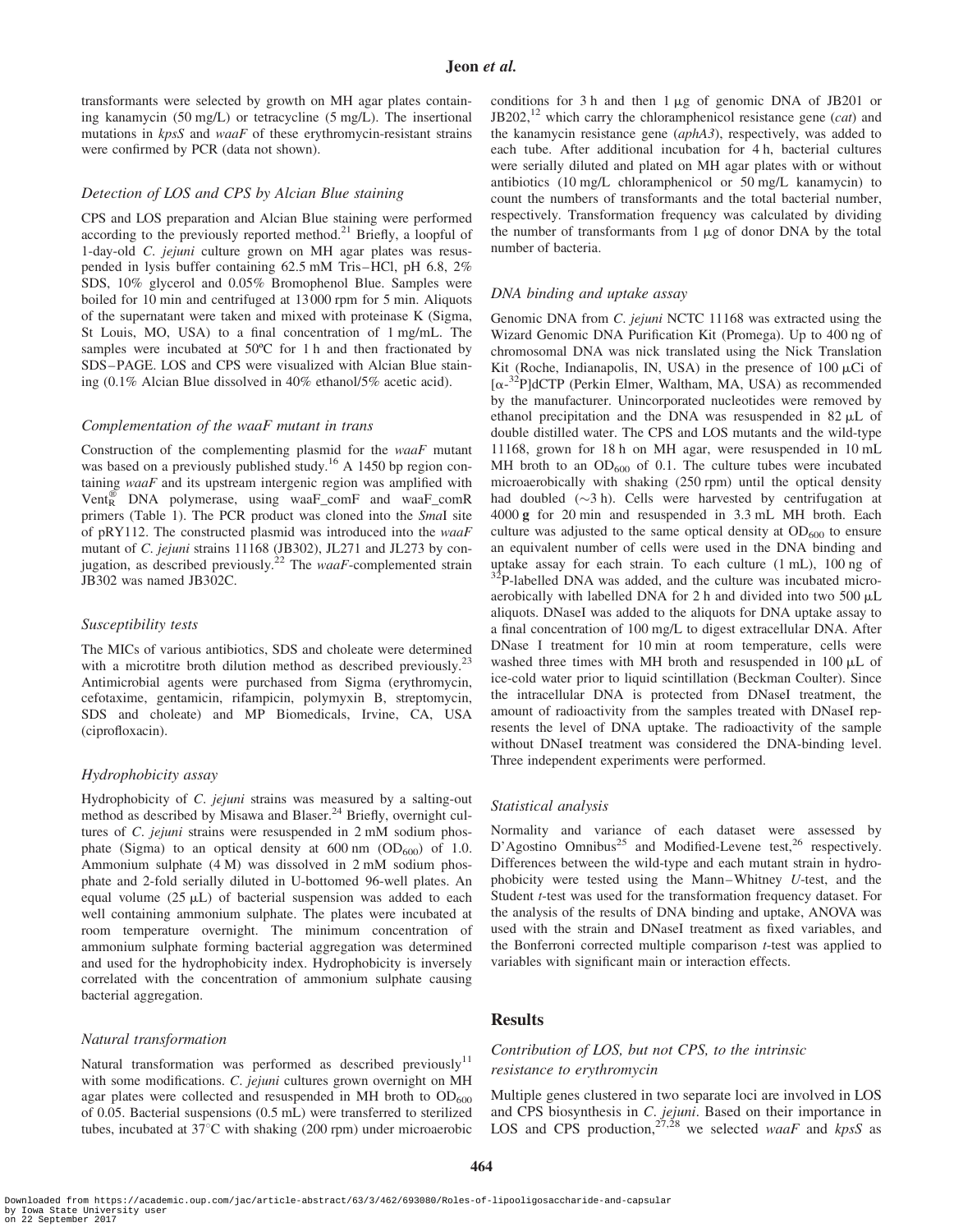Table 2. Antimicrobial susceptibility of C. jejuni 11168 and its derivatives

|                |       | MIC (mg/L) <sup>a</sup> |           |            |               |  |  |  |
|----------------|-------|-------------------------|-----------|------------|---------------|--|--|--|
| Antimicrobials | 11168 | JB301                   | JB302     | JB303      | <b>JB302C</b> |  |  |  |
| Ciprofloxacin  | 0.5   | 0.5                     | 0.5       | 0.5        | 0.5           |  |  |  |
| Erythromycin   | 0.5   | 0.5                     | 0.0625(8) | 0.0313(16) | 0.25          |  |  |  |
| Cefotaxime     |       | 2(0.5)                  | 1         | 0.5(2)     |               |  |  |  |
| Gentamicin     |       | 2(0.5)                  | 1         |            |               |  |  |  |
| Rifampicin     | >128  | >128                    | >128      | >128       | >128          |  |  |  |
| Polymyxin B    | 1     | 2(0.5)                  | 0.5(2)    | 0.5(2)     | 1             |  |  |  |
| Streptomycin   | 0.5   | 1(0.5)                  | 0.5       | 0.5        | 0.5           |  |  |  |
| <b>SDS</b>     | 128   | 64(2)                   | 64(2)     | 32(4)      | 128           |  |  |  |
| Choleate       | 32768 | 32768                   | 32768     | 32768      | 32768         |  |  |  |

 $n<sup>a</sup>$ The numbers in parentheses indicate the differences  $(n$ -fold) between wild-type 11168 and the mutant strains. JB301, CPS mutant; JB302, LOS mutant; JB303, CPS and LOS double mutant; JB302C, JB302 carrying pRY112::waaF.

target genes to disrupt LOS and CPS, respectively. The waaF gene encodes a heptosyltransferase, while kpsS encodes a putative CPS transporter. Truncation of LOS and loss of CPS in these mutants were confirmed by Alcian Blue staining [Figure S1, available as Supplementary data at JAC Online (http://jac.oxfordjournals.org/)]. The LOS-complemented strain (JB302C) partially restored the production of intact LOS (Figure S1a). Thus, both the truncated form and the intact form of LOS were seen in JB302C. The growth rate of the CPS and LOS mutants in MH broth was comparable to that of the wild-type (data not shown).

The antimicrobial susceptibilities of the CPS and LOS mutants were compared with that of the wild-type. As shown in Table 2, the mutations had different effects on the sensitivity to various antibiotics. Although JB301 (the CPS mutant) and JB302 (the LOS mutant) did not exhibit any changes in the susceptibility to ciprofloxacin (a hydrophilic fluoroquinolone), JB302 showed a significant increase (8-fold) in the susceptibility to erythromycin. JB302C (JB302 complemented with a plasmidcarried copy of waaF) had MIC levels similar to those of the wild-type (Table 2). The LOS mutation also moderately (2-fold) increased the susceptibility of Campylobacter to polymyxin B and SDS. These changes were reproducible in four independent experiments. In contrast to LOS, the mutation of CPS did not result in an increase in the susceptibilities of the tested antimicrobials except a minor change (2-fold) in SDS. Instead, the CPS mutant showed slightly decreased sensitivity to some hydrophilic antibiotics, such as cefotaxime, gentamicin, polymyxin B and streptomycin. Compared with JB302, the MICs of erythromycin, cefotaxime and SDS were further reduced in JB303 (a CPS and LOS double mutant), but the reduction was modest (Table 2), suggesting that the MIC changes in the double mutant were mainly due to the LOS mutation.

## Effect of the LOS mutation on the susceptibility to erythromycin in macrolide-resistant mutants

High-level macrolide resistance in Campylobacter is often associated with point mutations in the 23S rRNA.<sup>29</sup> To



Figure 1. Effect of CPS and LOS mutation on surface hydrophobicity of C. jejuni. The concentration of ammonium sulphate is inversely proportional to hydrophobicity. Each bar represents the mean $\pm$ SEM of three different experiments. WT, C. jejuni 11168; JB301, CPS mutant (kpsS::aphA3); JB302, LOS mutant (waaF::tetO); JB303, CPS and LOS double mutant; JB302C, JB302 harbouring pRY112::waaF.

investigate if LOS affects the resistance to macrolide antibiotics in C. jejuni strains harbouring the A2074G mutation in 23S rRNA, we introduced the LOS and CPS mutations to JB304, JL271, JL272 and JL273, which are highly resistant to erythromycin (MIC  $>512$  mg/L). While the CPS mutation did not have a measurable effect on macrolide resistance in these C. jejuni strains, the LOS mutation decreased the MIC of erythromycin from  $>512$  to 16-32 mg/L (a  $>16$ -fold reduction). In trans complementation of the LOS mutants of JL271 and JL273 restored the high-level resistance to erythromycin  $(MIC > 512$  mg/L).

#### Increased hydrophobicity in CPS and LOS mutants

We hypothesized that the loss of hydrophilic surface polysaccharides in the CPS and LOS mutants would make the bacterial surface more hydrophobic than that of the wild-type. To test this hypothesis, we measured the hydrophobicity of the strains by the salting-out method. In this assay, a higher concentration of ammonium sulphate mediating bacterial aggregation indicates lower hydrophobicity.<sup>24</sup> Thus, the concentration of ammonium sulphate is inversely proportional to hydrophobicity. CPS mutation was previously reported to increase the hydrophobicity of C. jejuni.<sup>30</sup> In our study, we confirmed the previous finding regarding the C. jejuni CPS mutant and further demonstrated LOS had a much greater impact on surface hydrophobicity than CPS. Mutation of CPS and LOS increased the hydrophobicity by 3.2- and 93-fold, respectively, as reflected by the changes in the concentration of ammonium sulphate (Figure 1). The CPS and LOS double mutation resulted in a 171-fold increase in the hydrophobicity (Figure 1). The differences between the wildtype and each mutant were statistically significant  $(P < 0.001)$ by the Mann-Whitney U-test. These results demonstrated that CPS and LOS are strongly associated with the surface hydrophobicity of C. jejuni.

## Contribution of CPS and LOS to natural transformation

We performed natural transformation with these mutants and found that the CPS and LOS mutations increased the frequency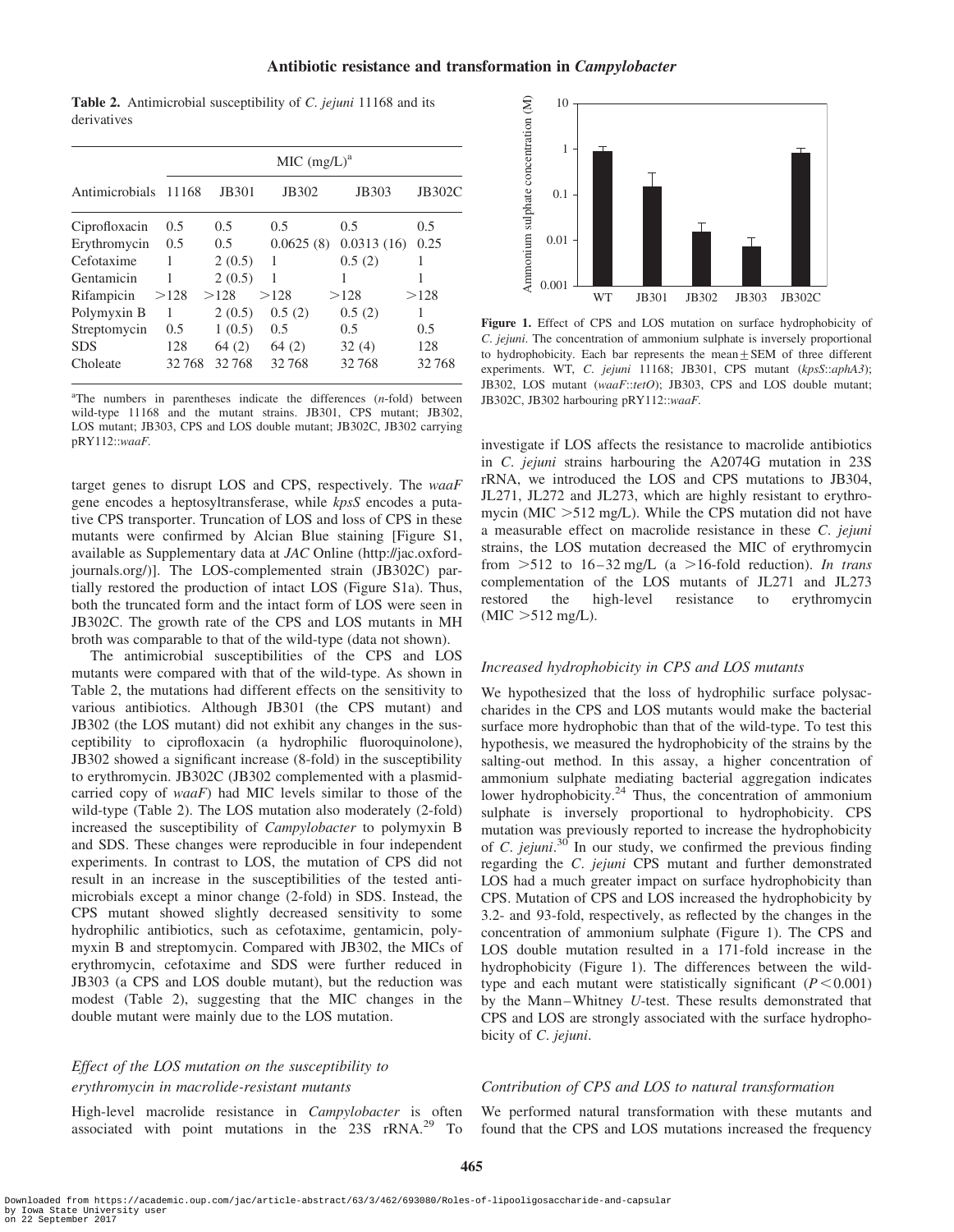

Figure 2. Effect of CPS and LOS mutation on natural transformation in  $C$ . *jejuni*. (a) Transformation frequencies in various mutant constructs. The result is representative of four independent experiments with triplicate transformation reactions. The donor DNA contained a chloramphenicol resistance marker (cat). Each bar represents the mean + SEM. WT, C. jejuni 11168; JB301, CPS mutant; JB302, LOS mutant; JB303, CPS and LOS double mutant. (b) Complementation of the waaF mutant in natural transformation. JB302C is JB302 complemented with pRY112::waaF. The result is representative of three independent experiments with triplicate transformation. Since the complementing plasmid itself carried a *cat* gene, the genomic DNA containing the kanamycin resistance marker (aphA3) was used as the donor DNA. Each bar represents the mean  $\pm$  SEM.



Figure 3. Effect of CPS and LOS mutation on DNA binding and uptake in C. jejuni. The result is representative of three independent experiments. Each bar represents the mean+SEM of three samples in one experiment. In the repeated experiments, similar patterns of results were obtained (see the Results section). The statistically significant difference between each mutant and the wild-type strain is indicated by one asterisk  $(P<0.01)$  or two asterisks (P<0.05). WT, C. jejuni 11168; JB301, CPS mutant; JB302, LOS mutant; JB303, CPS and LOS double mutant.

of natural transformation by 4- and 25-fold, respectively, and the double mutation of both LOS and CPS significantly increased the transformation frequency by 97-fold (Figure 2a). The results were reproducible in four independent experiments. The difference between the wild-type and each mutant was statistically significant ( $P < 0.001$ ). Since a greater change in transformation was observed with the LOS mutant than with the CPS mutant, we complemented the LOS mutant using a wild-type waaF carried on a shuttle plasmid. In trans complementation decreased the transformation frequency to a near wild-type level (Figure 2b). The differences between the wild-type and the waaF-complemented strain were statistically insignificant  $(P>0.1)$ .

## CPS and LOS affected DNA binding and uptake

DNA binding and uptake assays were performed to determine whether the LOS and CPS mutations affect DNA binding and uptake in Campylobacter. The results demonstrated that DNA binding and uptake increased 2- and 4-fold, respectively, in the mutants (Figure 3). Despite variations observed between experiments in the measured radioactivity levels, the fold differences between the wild-type and the mutant strains remained consistent. The fold changes in DNA uptake were statistically significant in all of the mutants  $(P<0.01)$ . The increase in DNA binding was statistically significant  $(P<0.05)$  in JB301, but was marginally non-significant in JB302 and JB303 as determined by Bonferroni corrected t-test despite the trend of increased DNA binding (Figure 3). Although JB303 consistently showed a higher transformation frequency than JB301 and JB302 (Figure 2a), it did not demonstrate greater DNA binding and uptake rates than the single mutants (Figure 3).

#### **Discussion**

The role of surface polysaccharides in mediating antibiotic resistance in C. jejuni was determined in this study. Although a previous study reported that the LOS mutation sensitized C. jejuni to fusidic acid, novobiocin and  $SDS$ ,<sup>16</sup> it was unknown if CPS also contributes to antimicrobial resistance and if both CPS and LOS are important for resisting clinically relevant antibiotics, such as fluoroquinolones and macrolides. In this study, we showed that C. jejuni LOS plays a significant role in the protection against the action of erythromycin (Table 2), which is hydrophobic and a key antibiotic clinically used to treat Campylobacter infection. Compared with LOS, CPS had a limited impact on antimicrobial resistance in C. jejuni (Table 2). Instead, the CPS mutation in C. jejuni slightly decreased the susceptibility to some hydrophilic antibiotics, such as cefotaxime, gentamicin, streptomycin and polymyxin B (Table 2).

Campylobacter resistance to erythromycin is associated with mutations in  $23S$  rRNA<sup>29</sup> and the function of the multidrug efflux pump CmeABC.<sup>18</sup> In this study, we showed that truncation of LOS reduced Campylobacter resistance to erythromycin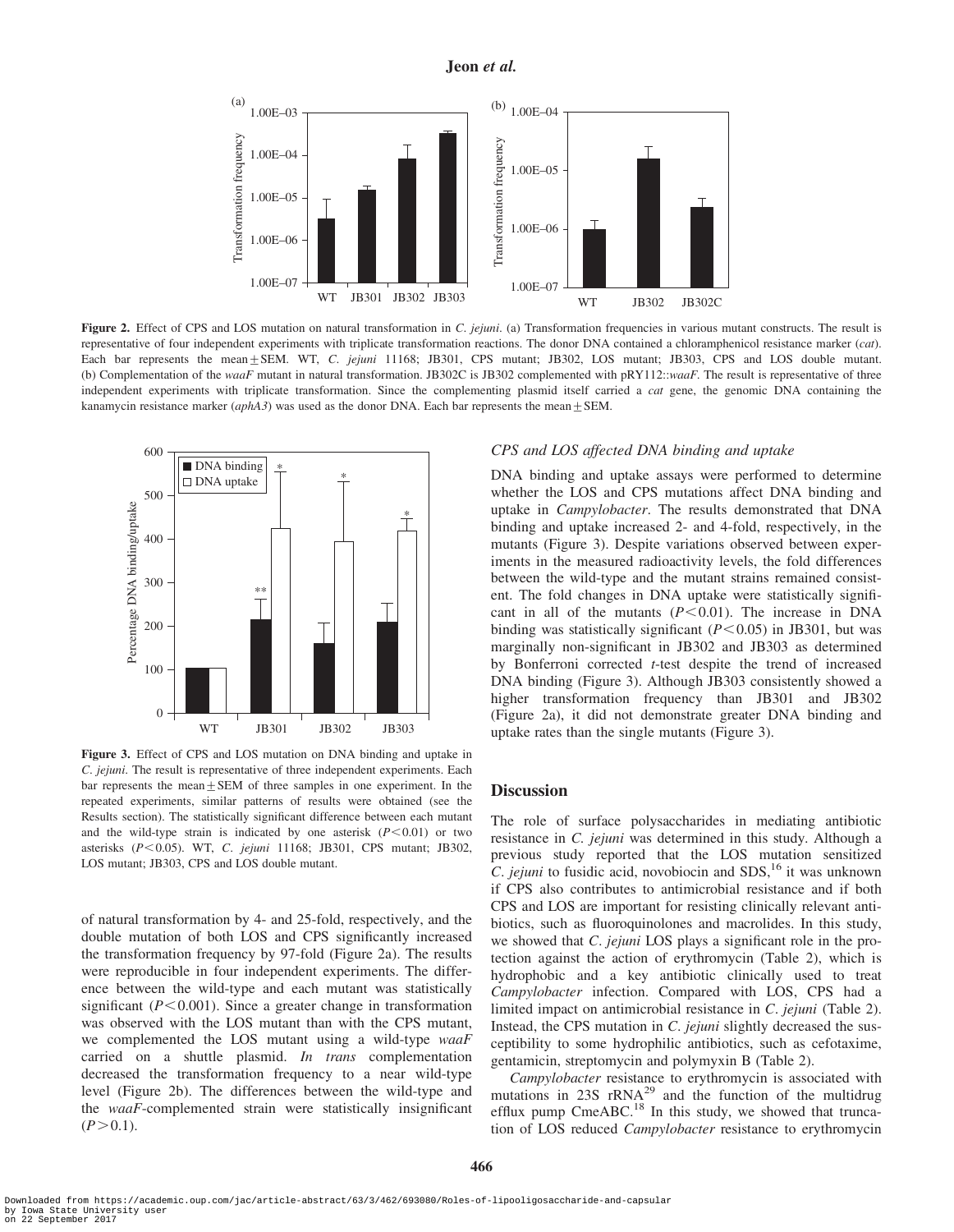## Antibiotic resistance and transformation in Campylobacter

(Table 2). In other bacteria, it has been shown that loss of LPS renders bacterial cells more permeable to hydrophobic agents and consequently increases the sensitivity to hydrophobic antibiotics.<sup>1,4</sup> Many Gram-negative bacteria such as E. coli and Salmonella Typhimurium are intrinsically resistant to hydrophobic antimicrobial agents including erythromycin, and this intrinsic resistance to erythromycin is ascribed to the exclusion of hydrophobic antibiotics by the hydrophilic LPS. $^{1,4}$  Since C. jejuni only has LOS and does not have the full-length LPS, it is much more susceptible to macrolides than E. coli and Salmonella, explaining why macrolide antibiotics are suitable for treating Campylobacter infections. In this study, we showed that truncation of LOS further increased the susceptibility of Campylobacter to erythromycin. Unlike hydrophilic antibiotics, which traverse the outer membrane through water-filled channels such as porins, hydrophobic macrolides diffuse through the outer membrane via hydrophobic interaction.<sup>1,4</sup> Based on the fact that truncation of LOS significantly increased the hydrophobicity of *Campylobacter* (Figure 1), we speculate that the LOS mutant was more permeable to erythromycin and thus more susceptible to the antibiotic than the wild-type strain.

Although both CPS and LOS affected the hydrophobicity of C. jejuni (Figure 1), loss of CPS alone did not alter the bacterial susceptibility to erythromycin (Table 2). This was probably due to the possibility that LOS alone provides a sufficient barrier for diffusion of macrolides across the outer membrane in Campylobacter. WaaF is responsible for the addition of the second heptose to the inner-core region of C. *jejuni* LOS, and its mutation results in the formation of truncated  $LOS^{16,28}$ (Figure S1a). The LOS mutant containing the waaF mutation showed a slight (2-fold) reduction in the MIC level of polymyxin B (Table 2). The increased sensitivity to SDS by the LOS mutation was reported in a previous study<sup>16</sup> and was confirmed by our result (Table 2). However, the CPS and LOS mutants did not show any changes in the susceptibility to choleate (Table 2), indicating that the surface polysaccharides do not contribute significantly to bile resistance.

Natural transformation is an important mechanism of horizontal gene transfer and significantly mediates the spread of antimicrobial resistance determinants in Campylobacter.<sup>12,31</sup> Natural transformation requires many protein components and is distinct from other artificial DNA transformations such as heatshock transformation and electroporation.<sup>32</sup> Although the role of LPS in conjugation and heat-shock transformation was reported in naturally non-competent Salmonella Typhimurium,  $33,34$  to our knowledge this is the first report documenting the role of bacterial polysaccharides in natural transformation. In this study, we showed that bacterial surface polysaccharides, especially LOS, reduced the transformation frequencies in C. jejuni (Figure 2). How the surface polysaccharides reduce natural transformation in Campylobacter may be explained by two possibilities. First, both DNA and the surface polysaccharides are negatively charged and electrostatic repulsion between them may restrict the contact of transforming DNA with the bacterial surface. Second, CPS and LOS may act as physical barriers, sterically and/or structurally hindering the binding of DNA to receptor protein(s) located in the outer membrane. In either case, the surface polysaccharide would reduce the rate of DNA uptake by bacterial cells. Indeed, our results showed that loss of CPS and LOS significantly increased DNA uptake into Campylobacter cells (Figure 3), supporting the notion that surface polysaccharides limit the interaction of transforming DNA with specialized DNA binding and uptake apparatuses in the membrane. JB303 (double mutant) showed a higher transformation frequency than the single mutants (Figure 2a), but the measured rate of DNA binding and uptake in JB303 was not higher than those of the single mutants (Figure 3). The reason for this discrepancy is unknown, but it might be explained by the low sensitivity of the DNA uptake assay, which did not allow the differentiation of DNA uptake rates among the mutants.

It was previously reported that the  $g \circ dE$  mutation in C. jejuni strain 81 116 resulted in the formation of truncated LOS and a 20-fold decrease in the natural transformation frequency, suggesting that the LOS mutation reduced the natural transformation frequency of this  $C$ . *jejuni* strain,  $35$  which is in contrast to the findings obtained in this study. However, GalE is an epimerase with dual functions that converts glucose to galactose and  $N$ -acetylglucosamine to  $N$ -acetylgalactosamine<sup>36</sup> and is required for three important pathways including CPS biosynthesis, LOS production and N-linked protein glycosylation.13,37 Thus, mutation of  $g$ alE would result in pleiotropic changes and affect the production of LOS and CPS<sup>35,36</sup> as well as the N-linked protein glycosylation.<sup>36</sup> Since the N-linked protein glycosylation plays a significant role in the natural transformation of  $\overline{C}$ . jejuni,<sup>38</sup> it is likely that the reduced natural transformation frequency in the C. jejuni galE mutant was not caused by the truncation of LOS, but was due to an altered N-linked protein glycosylation system.

In conclusion, we demonstrated in this study that loss of LOS, but not CPS, significantly reduced Campylobacter resistance to erythromycin, an important antibiotic for treating human campylobacteriosis. It was also shown that loss of LOS and CPS increased the frequency of natural transformation in C. jejuni strain NCTC 11168, which may ultimately affect the horizontal transfer of antibiotic resistance determinants. Given that both CPS and LOS are highly diverse and phase variable in Campylobacter,<sup>13,30</sup> the results from this study suggest that the variable production of CPS and LOS in different Campylobacter strains may contribute to their intrinsic differences in antimicrobial susceptibility and natural transformation of antibiotic resistance genes.

## Acknowledgements

We would like to thank Jun Lin at the University of Tennessee for providing some of the erythromycin-resistant isolates used in this study.

## Funding

This study was supported by the National Institutes of Health grant R01DK063008 and the National Research Initiative competitive grant 2007-35201-18278 from the USDA Cooperative State Research, Education, and Extension Service.

## Transparency declarations

None to declare.